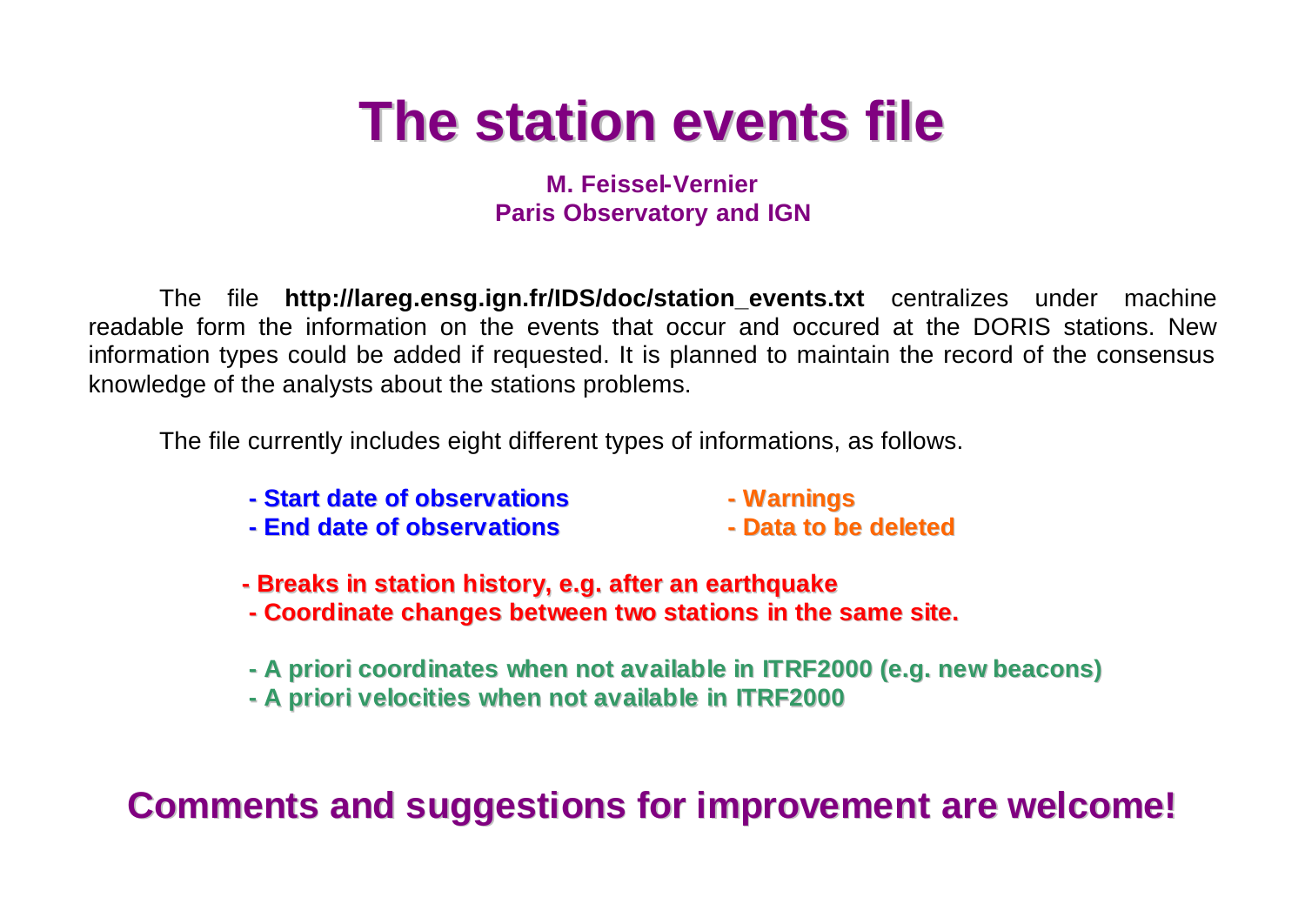Markers, contents and formats are as follows.

**\*\*** Free comment

- **st** Start date of observations, taken from the SIMB DorisMails or sitelogs
- **nd** End date of observations, taken from the SIMB DorisMails or sitelogs
- **wr** Warnings taken from the SIMB DorisMails or sitelogs Station, DOMES#, date,'A/T', DorisMail#, comment Dates are given as yyyy.mm.dd., "T" if exact date, "A" if approximative
- **ac** A priori coordinates when not available in ITRF2000 (e.g. new beacons)
- **av** A priori velocities when not available in ITRF2000 (e.g. new beacons) Station, DOMES#, date,'A/T',DorisMail#, X,Y,Z(m), sigma(m), epoch(yrs), comment
- **dl** Data to be deleted (present source: P. Willis) Station, DOMES#, date start, date end of deletion, comment
- **br** Breaks in station history, e.g. after an earthquake (present sources: J.-J. Valette, P. Willis) Station, DOMES#, date start of deletion, date end of deletion, comment

**Note: the "break" data are also recorded in a Sinex format**: **http://lareg.ensg.ign.fr/IDS/doc/station\_breaks.sinex**

**cc** Coordinate changes between two stations in the same site. Source: ftp://ftp.cls.fr/pub/ids/stations/DORIS\_int\_ties\_20030418.txt station1, DOMES#1, station2, DOMES#2, DX(m), DY(m), DZ(m), precision(m) Sign: DX from Point 1 to Point 2, ie. X2-X1. Precision: one sigma